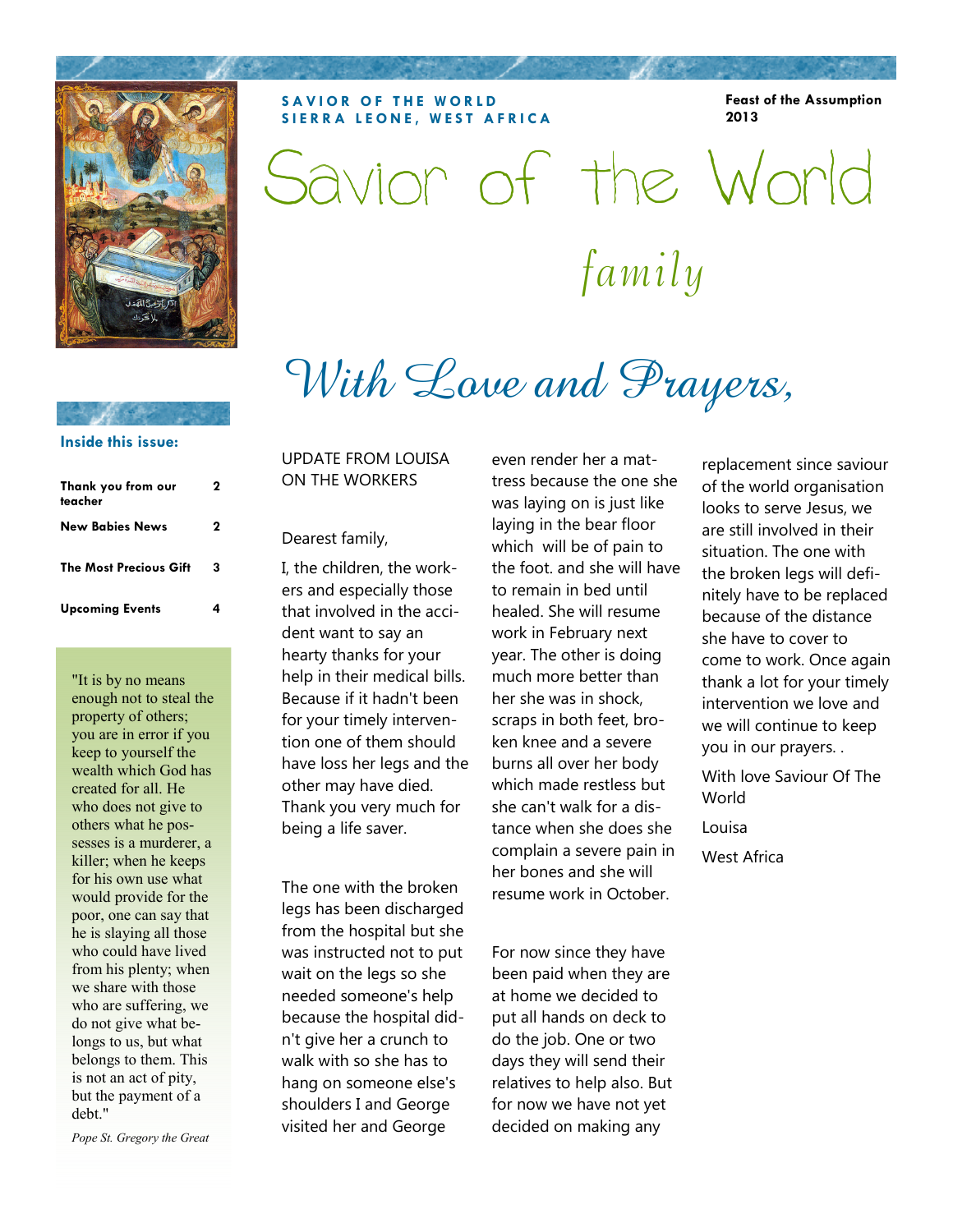### Page 2

# **A Note From Our Teacher**

I am thanking all of you for all the thing you have done to help me. You have decided to help us and I am here to say thank you for your effort and I want to assure you that we are grateful for everything with no regret.

Sickness and injury is a trial to see how strong your faith is and to show the goodness of the Almighty father. so many people living in the world of materials fail to notice the pain and feelings of the poor that the poor are the cause of their own sufferings. but the forgotten are the doorway to Jesus. Jesus says anything you do to the least ones you do to me.

You have answered the call of Jesus and have shone the power of God. you have given me a lot of inspiration everyday as I heal from injury I would have

lost my legs and I remember that and think of you. this has been telling me of your goodness and I am praying here on my bed for almighty God to give you continued goodness and blessings in your life and for me to ever be grateful for you loving heart.

I am here and everyone in my house is here because of your assist. I have 2 children that are mine and they are benifiting from your help. We are sending this notes to show our appresiations for all what you have done. Now we know that you are not too rich and it only by God's prudence that you are able to assist We know that you are trading all that you have just to please God.

One day I will walk again in the power of God and my his face shine on you . My He bless you

aboundantly may he bless your family as he has blessed mine by your goodness.

in Jesus name I pray Isatu



**Our teacher, Isatu, and our cook, Sia, are recovering and will walk again because of you!** 



**Happy and healthy Baby Joseph** 

# **New Babies**

Lawrence, one of the new twin baby boys Louisa has received, continues to struggle with life. He has severe problems eating and breathing. He is still very tiny and he cries most of the time. He had to be put in the hospital for 2 weeks in July because he could not breath. The doctors

blew oxygen in his face for treatment and told Louisa they did not think he would survive. But he improved and is now back at the home.

The other twin, Joseph, is a healthy and happy baby who loves to laugh and smile.



**Please pray for Baby Lawrence** 



**Twin brothers, side by side Joseph & Lawrence Age: 4 months**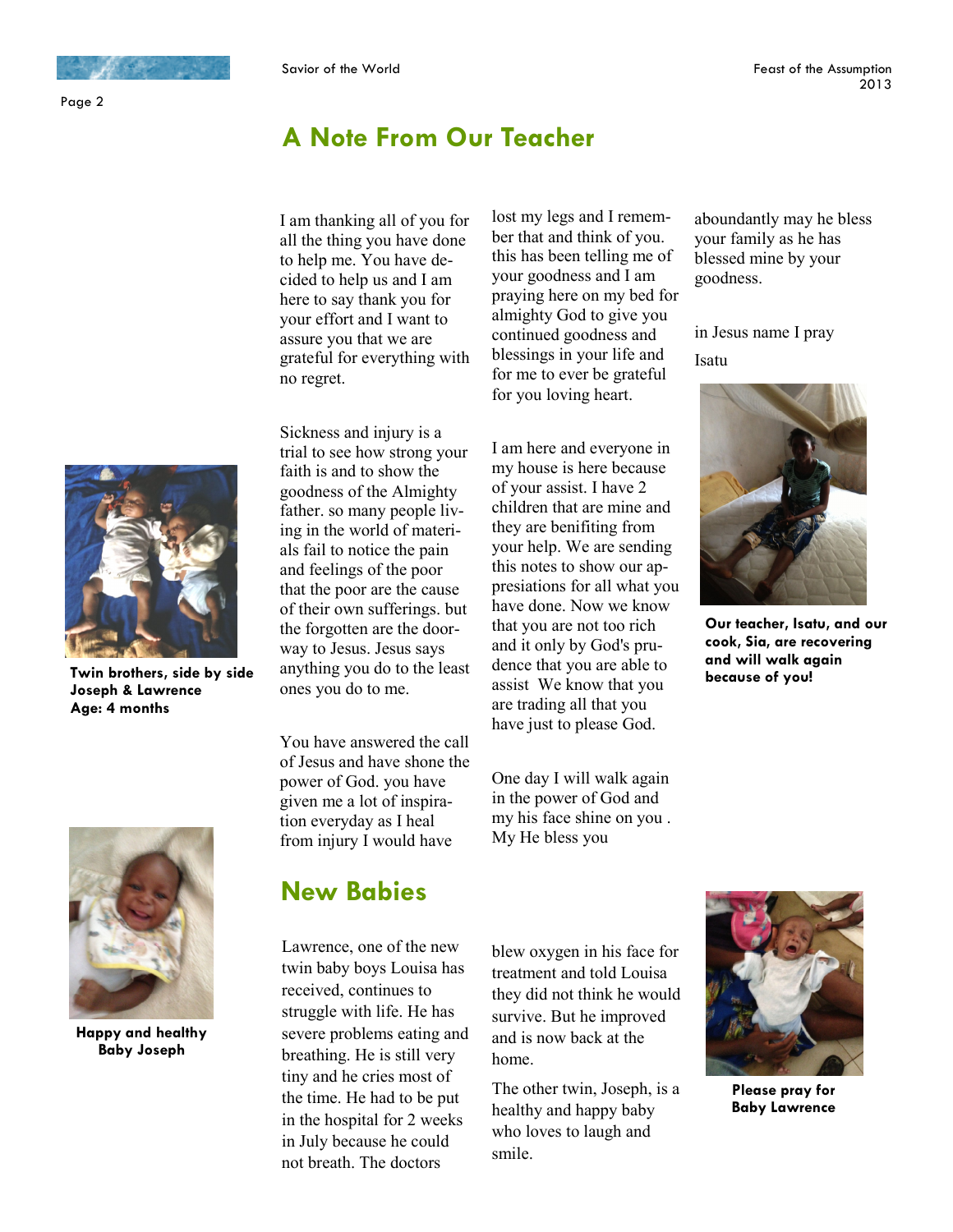# **The Most Precious Gift**

*To the children, to Louisa and to all our friends in the Savior of the World Family – may the Peace of Jesus Christ be with all of you!* 

Dearest brothers and sisters,

Do you appreciate with deeply thoughtful gratitude and praise the fact that God calls you his child? Or does it seem too childish to think such a thought? Yet that is what we are – God's children! I would like to tell you about someone who is educating me to be who I am.

Her name is Tereziya, an African variant of the name Teresa. She is a little over one year old and she began saying her very first words about three weeks ago. She is among my neighbors here in the countryside of East Africa.

My first encounters with her were painful reminders that I am a stranger to her and her family. Whenever I entered the house, she would look up at me and cry. This was when she was not yet saying anything to anyone.

But now she is the first one to run to me – she has just learned how to walk and, as I have said, she is beginning

to be a conversationalist. Her entire vocabulary to date – if I were to translate her first words into English – are "Mama", "Hi", "How are you?" and "May God bless you."

It's that last addition to her vocabulary that has become very unusual. Whenever I go to her house, she never says "hi" or "how are you?" To me, she is not saying, "Mama". But as soon as she sees me, she runs up to me and puts out her index finger. Since I am now her friend, I understand the gesture: she is signaling to me that I am to stoop all the way down to her level where I can see her eye to eye, and then I am to let her touch my forehead with her finger so that she can trace on my forehead the Sign of the Cross.

Now don't let me exaggerate. She says, "Mama", with a lot of clarity. In her language the words for "How are you?" are *Ha bari*? – "What's the news?" She says that, too, with a clean pronunciation of the syllables. "God bless you" in her language is *Mungu Akubariki*. For her little self, that's a mouthful. So what she actually says is: "… bariki… bariki". But she says it

with enthusiasm and she obviously wants to keep saying it many times throughout the day. *Mungu* means "God". *Bariki* means "bless".

This little girl Tereziya wants to be a blessing for me. She is succeeding. When she wants to say something else and realizes she does not yet have the words, she will look at me, purse her lips, and then smile, very graciously. Then she will lean back on what she already knows and she will say, *Bariki.* 

Tereziya is opening my eyes to a very beautiful phrase that one finds in St. Luke's Gospel that tells us how Jesus ascended into heaven. It's Luke 24:51. It's telling us that Jesus while remaining with us always, even until the end of time, has removed himself from visible contact with our eyes in an act of permanent blessing. The blessing is, so to speak, an eternal gesture that never ceases. Jesus, risen, living in the glory of the Father is continually within the action of blessing us.

This brings me to my present moment. I am this evening at a distance of some kilometers from Tereziya's *(Continued on page 4)* 

**So before they died, they gazed upon each other with eyes full of tender, thoughtful love and said to each other, "As Jesus laid down his life for me, I wish to lay down my life for you.**